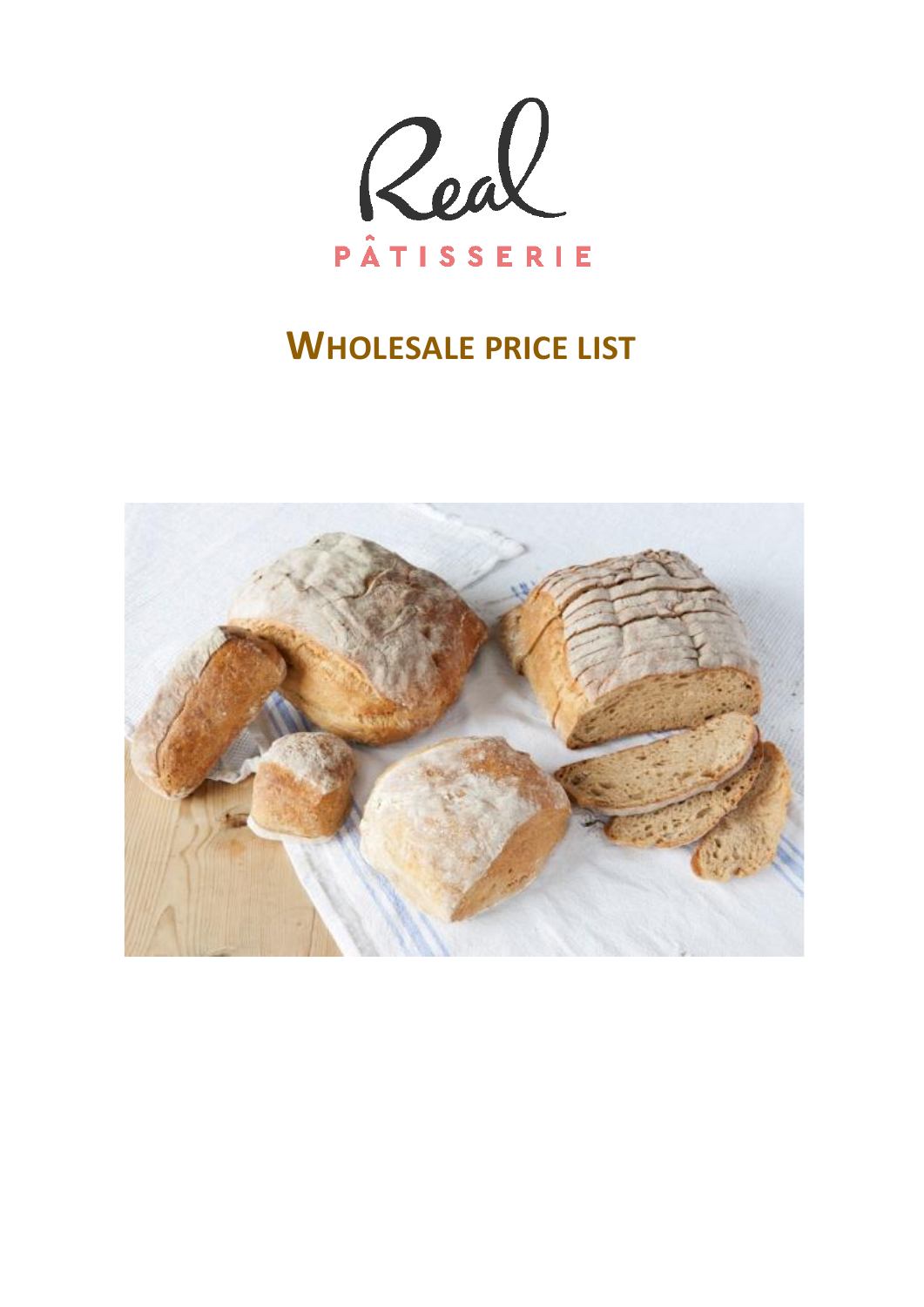# **ARTISAN & SPECIALITY BREADS**

### MULTI-CEREAL / CAMPAGRAIN

| Multi-Cereal Roll 75g<br>Multi-Cereal 400g Round<br>Multi-Cereal 400g F/H<br>Multi-Cereal 400g F/H Sliced<br>Multi-Cereal 800g Round<br>Multi-Cereal 800g F/H<br>Multi-Cereal 800g F/H or Sq Sliced | 0.49<br>1.74<br>1.74<br>1.90<br>2.69<br>2.69<br>2.90 |
|-----------------------------------------------------------------------------------------------------------------------------------------------------------------------------------------------------|------------------------------------------------------|
| CHEWY BROWN / CAMPAILLOU                                                                                                                                                                            |                                                      |
| Chewy Roll 75g<br>Chewy Sandwich Roll<br>Chewy 400g<br>Chewy 400g Sliced<br>Chewy 800g<br>Chewy 800g Sliced                                                                                         | 0.49<br>0.71<br>1.57<br>1.73<br>2.61<br>2.80         |
| <b>CHEWY WHITE</b>                                                                                                                                                                                  |                                                      |
| Chewy Roll 75g<br>Chewy Sandwich Roll<br>Chewy 400g<br>Chewy 400g Sliced<br>Chewy 800g<br>Chewy 800g Sliced                                                                                         | 0.49<br>0.71<br>1.57<br>1.73<br>2.61<br>2.80         |
| <b>STONEGROUND SOUR</b>                                                                                                                                                                             |                                                      |
| Stoneground Sour Roll 75g                                                                                                                                                                           | 0.53                                                 |
| Stoneground Sour 400g                                                                                                                                                                               | 1.73                                                 |
| Stoneground Sour 400g Sliced                                                                                                                                                                        | 1.89                                                 |
| Stoneground Sour 800g                                                                                                                                                                               | 2.87                                                 |
| Stoneground Sour 800g Sliced                                                                                                                                                                        | 3.06                                                 |
| <b>WHITE WHEAT SOURDOUGH</b>                                                                                                                                                                        |                                                      |
| Wheat Sourdough Roll 75g<br>Wheat Sourdough Roll 125g<br>Wheat Sourdough 400g<br>Wheat Sourdough 400g Sliced<br>Wheat Sourdough 800g<br>Wheat Sourdough 800g Sliced                                 | 0.44<br>0.58<br>1.57<br>1.73<br>2.61<br>2.80         |
| <b>FRENCH COB</b>                                                                                                                                                                                   |                                                      |
| French Cob Roll 75g<br>French Cob 400g                                                                                                                                                              | 0.44<br>1.43                                         |

## RYE BREADS & SPELT

| Rye Sourdough $-$<br>100% wheat-free 400g | 1.55 |
|-------------------------------------------|------|
| <b>HONEY SPELT</b>                        |      |
| Honey spelt 400g                          | 2.89 |

#### **FJORD**



Fjord 400g 2.09

# **ITALIAN BREAD**

# CIABATTA

| Ciabatta Roll                 | 0.49 |
|-------------------------------|------|
| Ciabatta Small                | 0.65 |
| Ciabatta Medium/Medium Square | 0.73 |
| Ciabatta Large                | 1.29 |

#### **FOCACCIA**



## HERB

| 12cm Diameter (Sml Round)<br>16cm * 9cm (Sml Rect) | 0.50<br>0.65 |
|----------------------------------------------------|--------------|
| RED ONION AND CHEESE                               |              |
| 12cm Diameter (Sml Round)                          | 0.57         |
| 16cm * 9cm (Sml Rect)                              | 0.77         |
| <b>MIXED OLIVE</b>                                 |              |
| 12cm Diameter (Sml Round)                          | 0.57         |
| 116cm * 9cm (Sml Rect)                             | 0.77         |

French Cob 800g 2.20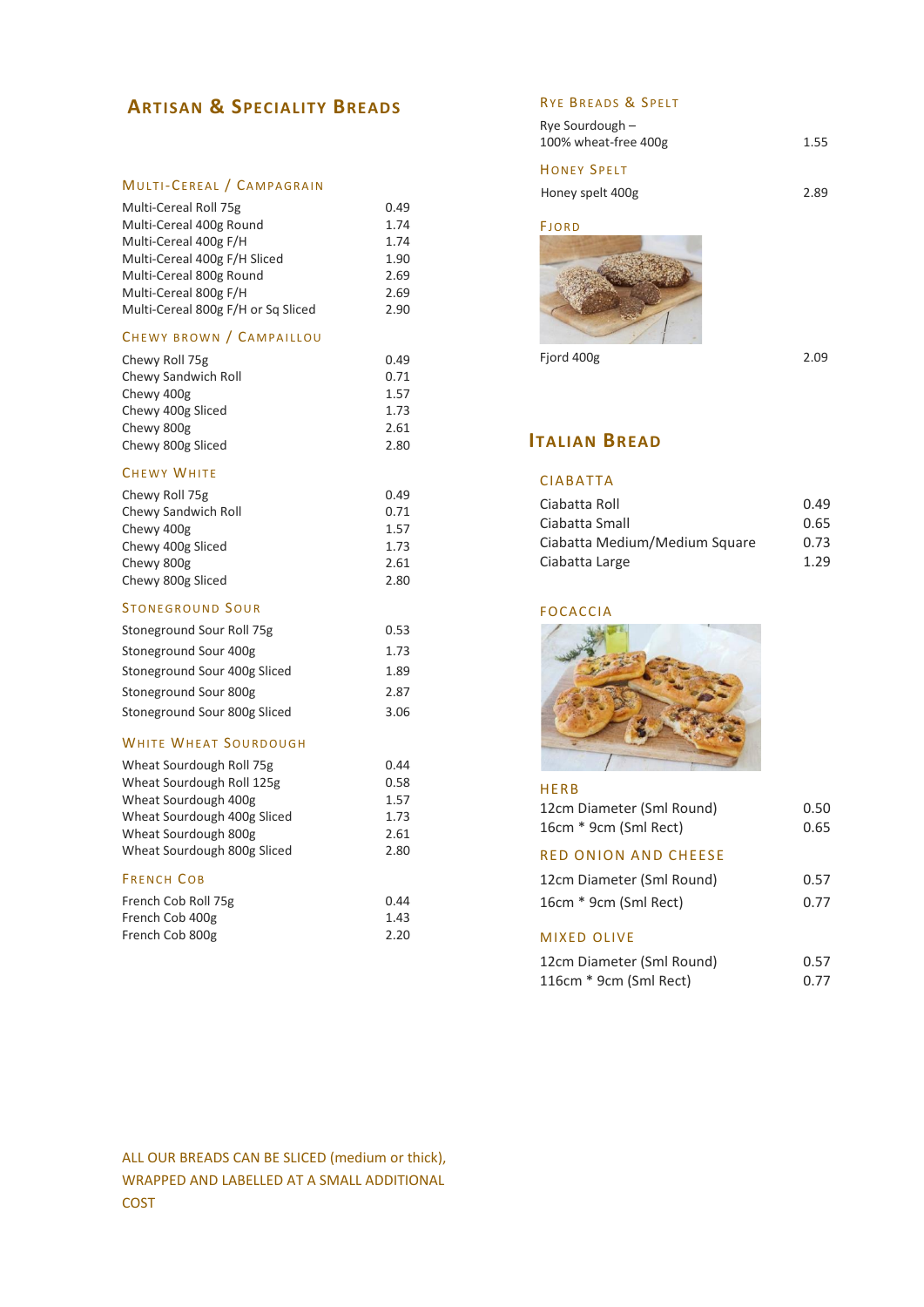

# **SANDWICH BREAD**

#### WHITE LOAVES

| White 400g F/H                | 0.94 |
|-------------------------------|------|
| White 400g F/H Sliced         | 1.10 |
| White 800g F/H                | 1.71 |
| White Sandwich 800g Sq        | 1.71 |
| White 800g F/H Sliced         | 1.91 |
| White Sandwich 800g Sq Sliced | 1.91 |
| White Bloomer 800g            | 1.71 |
| White Bloomer 800g Sliced     | 1.91 |

## WHOLEMEAL LOAVES

| Wholemeal 400g Round            | 1.13 |
|---------------------------------|------|
| Wholemeal 400g Round Sliced     | 1.29 |
| Wholemeal 800g Round            | 1.91 |
| Wholemeal 800g Round Sliced     | 2.11 |
| Wholemeal 400g F/H              | 1.13 |
| Wholemeal 400g F/H Sliced       | 1.29 |
| Wholemeal 800g Sq               | 1.91 |
| Wholemeal 800g Sq Sliced        | 2.11 |
| Wholemeal 800g Seeded Sq        | 1.98 |
| Wholemeal 800g Seeded Sq Sliced | 2.18 |
| Wholemeal 800g F/H              | 1.91 |
| Wholemeal 800g F/H Sliced       | 2.11 |

### LIGHTGRAIN LOAVES

| Lightgrain 400g F/H<br>Lightgrain 400g F/H Sliced<br>Lightgrain 800g F/H<br>Lightgrain 800g F/H Sliced<br>Lightgrain 800g Sq<br>Lightgrain 800g Sq Sliced | A malted-seeded loaf containing cracked wheat |      |
|-----------------------------------------------------------------------------------------------------------------------------------------------------------|-----------------------------------------------|------|
|                                                                                                                                                           |                                               | 1.17 |
|                                                                                                                                                           |                                               | 1.32 |
|                                                                                                                                                           |                                               | 1.98 |
|                                                                                                                                                           |                                               | 2.18 |
|                                                                                                                                                           |                                               | 1.98 |
|                                                                                                                                                           |                                               | 2.18 |

# **BAGUETTES**

| French Stick Large 400g<br>French Stick Large 400g Poppy Seed 1.36 | 1.24 |
|--------------------------------------------------------------------|------|
| French Stick Large 400g Sunflower Seed                             | 1.36 |
| <b>Baguette</b>                                                    | 1.00 |
| <b>Baguette Poppy Seed</b>                                         | 1.14 |
| <b>Baguette Sunflower Seed</b>                                     | 1.14 |
| <b>Traditional Baguette</b>                                        | 1.28 |
| <b>Traditional 1/2 Baguette</b>                                    | 0.71 |
| Traditional 1/3 Baguette                                           | 0.64 |
| Sourdough Baguette                                                 | 1.57 |
| <b>Multi-Cereal Baguette</b>                                       | 1.18 |
| Multi-Cereal Half Baguette                                         | 0.71 |
| <b>Multi-Cereal French Stick</b>                                   | 1.89 |
| <b>Baguette Half</b>                                               | 0.51 |
| <b>Baguette Half Poppy Seed</b>                                    | 0.57 |
| Baguette Half Sunflower Seed                                       | 0.57 |
| <b>Baguette Sub</b>                                                | 0.76 |
| <b>Baguette Sub Poppy Seeds</b>                                    | 0.81 |
| <b>Baguette Sub Sunflower Seeds</b>                                | 0.81 |
| Baguette Roll                                                      | 0.40 |
| <b>Baguette Roll Poppy Seeds</b>                                   | 0.43 |
| <b>Baguette Roll Sunflower Seeds</b>                               | 0.43 |
| Soft Baguette 10"                                                  | 0.66 |

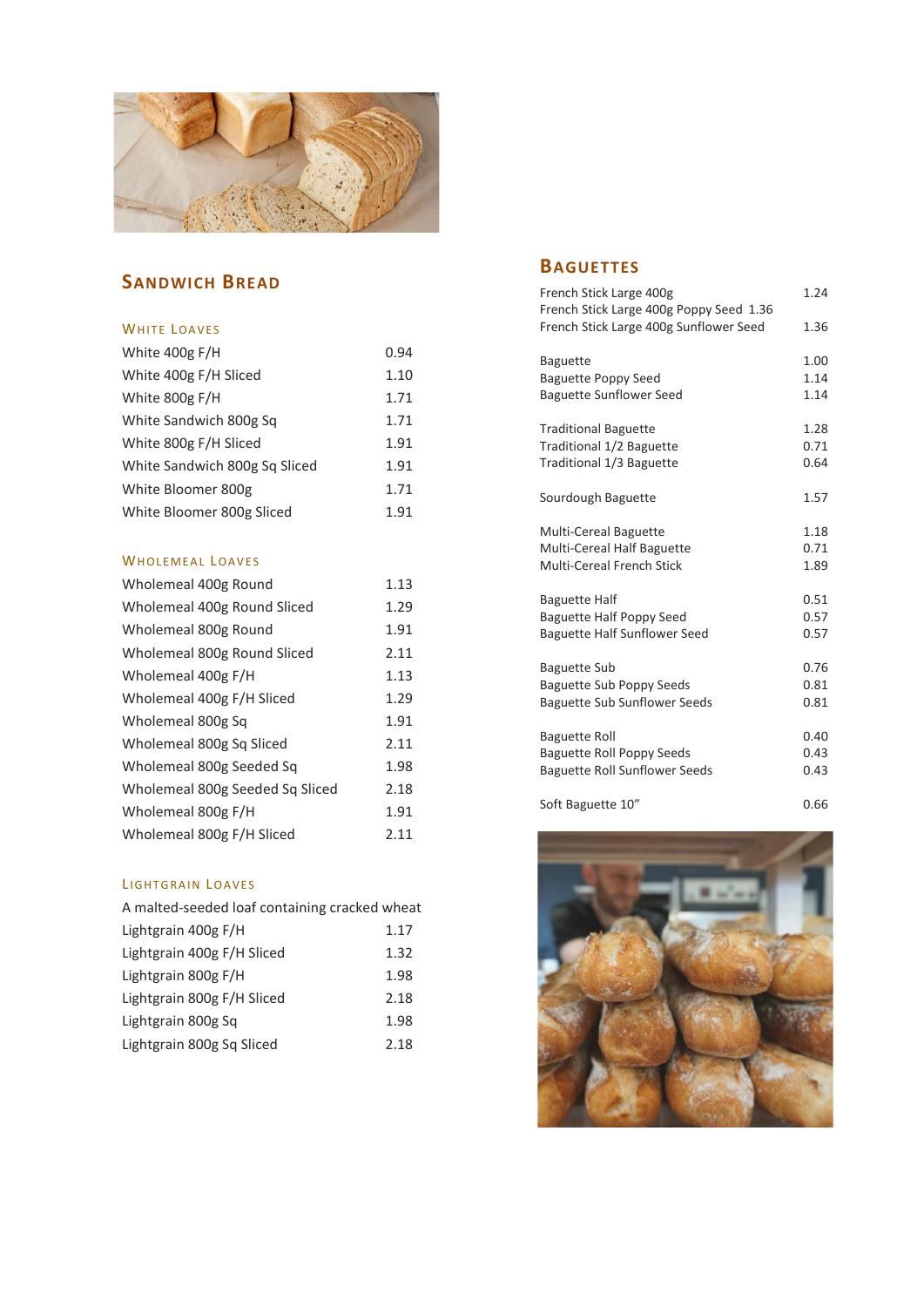

# **ROLLS , BAPS & SUBS**

# Best for Burgers

| Burger Bun Original        | 0.53 |
|----------------------------|------|
| Burger Bun Original Seeded | 0.57 |
| Burger Bun Med             | 0.47 |
| Burger Bun Med Seeded      | 0.51 |
| Vegan Burger Bun           | 0.53 |
| Vegan Burger Bun Seeded    | 0.57 |
| Vegan Burger Bun Floured   | 0.53 |
| Kids Burger Bun            | 0.40 |
| Kids Burger Bun Seeded     | 0.44 |

# Brioche

| <b>Brioche Bap</b>            |                |
|-------------------------------|----------------|
| Sml/Med/Lge                   | 0.59/0.64/0.71 |
| Brioche Bap Sunflower         |                |
| Sml/Med/Lge                   | 0.64/0.71/0.78 |
| Brioche Bap Poppy             |                |
| Sml/Med/Lge                   | 0.64/0.71/0.78 |
| <b>Brioche Bap Mixed Seed</b> |                |
| Sml/Med/Lge                   | 0.64/0.71/0.78 |
|                               |                |
| Best hot Dog's                |                |
| Gourmet Hot Dog 4"/6"         | 0.56/0.65      |
| Hot Dog Roll 4"               | 0.44           |

Hot Dog Roll 6" 0.51

# **White Rolls, Baps & Subs**

| Bap Sml/Med/Lge            | 0.37/0.49/0.53 |
|----------------------------|----------------|
| Bap Medium Sunflower Seeds | 0.52           |
| Bap Medium Poppy Seeds     | 0.52           |
| Bap Medium Floured         | 0.49           |
| <b>Bap Large Cheese</b>    | 0.60           |
| Roll Sml/Med/Lge           | 0.37/0.50/0.66 |
| Knot Medium                | 0.49           |
| Knot Medium Poppy          | 0.49           |
| <b>Crusty Roll</b>         | 0.37           |
| Sub Large                  | 0.57           |

# Wholemeal Rolls, Baps & Subs

| 0.35/0.50      |
|----------------|
| 0.35/0.50/0.57 |
| 1.77           |
|                |

#### **Dinner Rolls**

| Chewy Brown Dinner Roll            | 0.43 |
|------------------------------------|------|
|                                    |      |
| Soft White Dinner Roll             | 0.29 |
| Soft Wholemeal Dinner Roll         | 0.33 |
| <b>Rustic Sungrain Dinner Roll</b> | 0.38 |
| <b>Multi-Cereal Dinner Roll</b>    | 0.38 |
| French Cob Dinner Roll             | 0.38 |
| White Sourdough Dinner Roll        | 0.38 |
|                                    |      |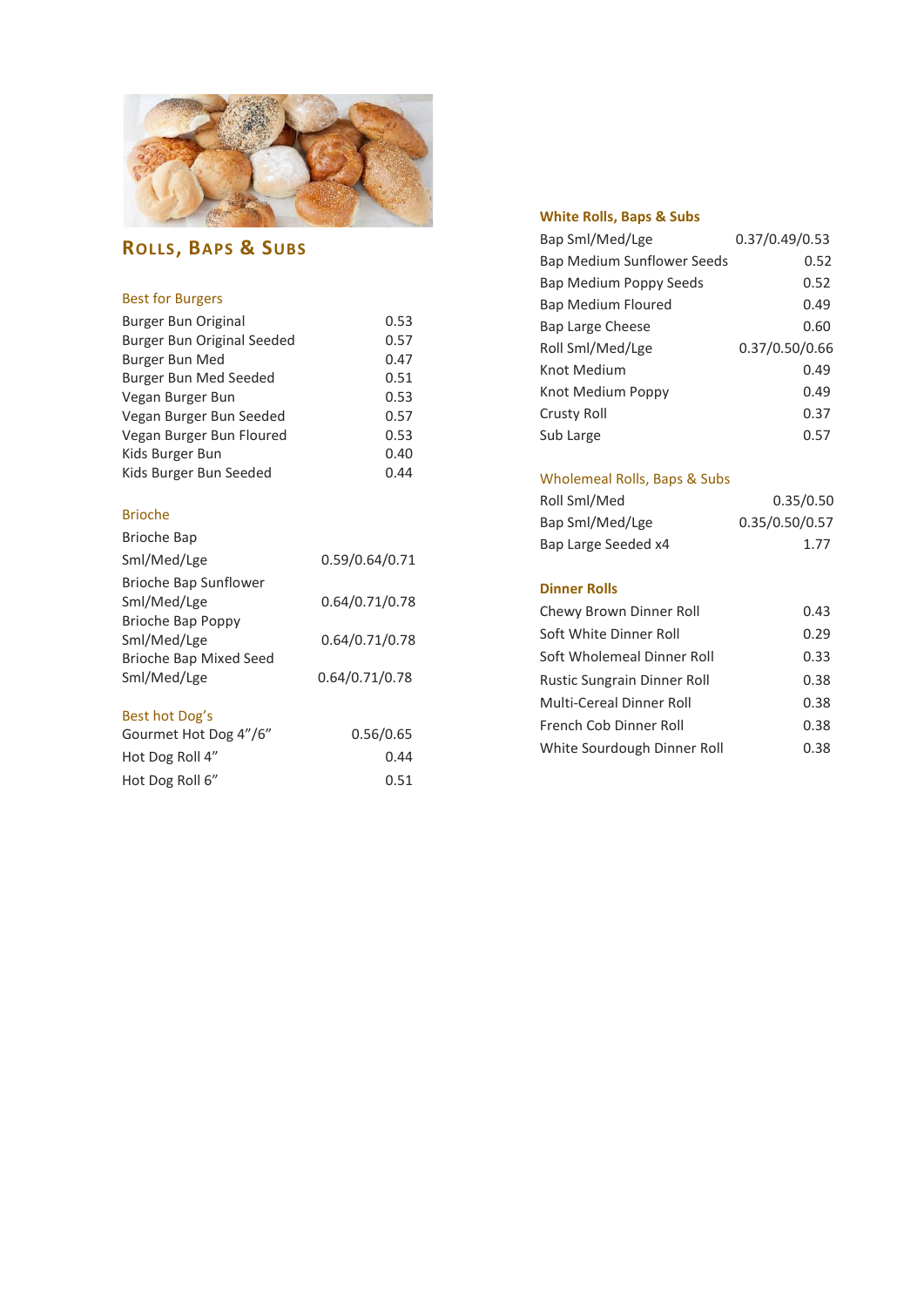# **PASTRIES**



| Croissant               | 0.76 | Apricot Danish                   | 1.45 |
|-------------------------|------|----------------------------------|------|
| Vegan Croissant         | 0.76 | Red fruit Danish                 | 1.45 |
| Pain au Chocolat        | 0.96 | Cinnamon Danish                  | 1.10 |
| Vegan Pain au Chocolat  | 0.96 | Almond Bite                      | 1.21 |
| Almond Croissant        | 1.52 | Pistacho & Raspberry Almond Bite | 1.50 |
| Almond Pain au Chocolat | 1.75 | Mini Macaroon                    | 0.98 |
| <b>Chocolate Twist</b>  | 1.10 | <b>Chocolate Moelleux</b>        | 1.50 |
| Pain Aux Raisins        | 1.10 | Cheese Straws                    | 0.90 |
| Apple Danish            | 1.45 |                                  |      |

# **TARTS**

|                       | Ind  | 16cm | 18cm  | 24cm  | 28cm  | 32cm  |
|-----------------------|------|------|-------|-------|-------|-------|
|                       |      |      |       |       |       |       |
| Apple (VG)            | 2.05 | 6.3  | 7.74  | 13.64 | 18.03 | 22.7  |
| Apricot (VG)          | 2.05 | 6.3  | 7.74  | 13.64 | 18.03 | 22.7  |
| Pear (VG)             | 2.5  | 6.3  | 7.74  | 13.64 | 18.03 | 22.7  |
| Pear & Choc           | 2.43 | 7.11 | 8.72  | 15.19 | 20.22 | 24.9  |
| Chocolate             | 2.43 | 8.21 | 10.12 | 17.56 | 23.51 | 28.13 |
| <b>Lemon Meringue</b> | 2.43 | 8.21 | 10.12 | 17.56 | 23.51 | 28.13 |

# **We need 2 days' notice for the large tarts**